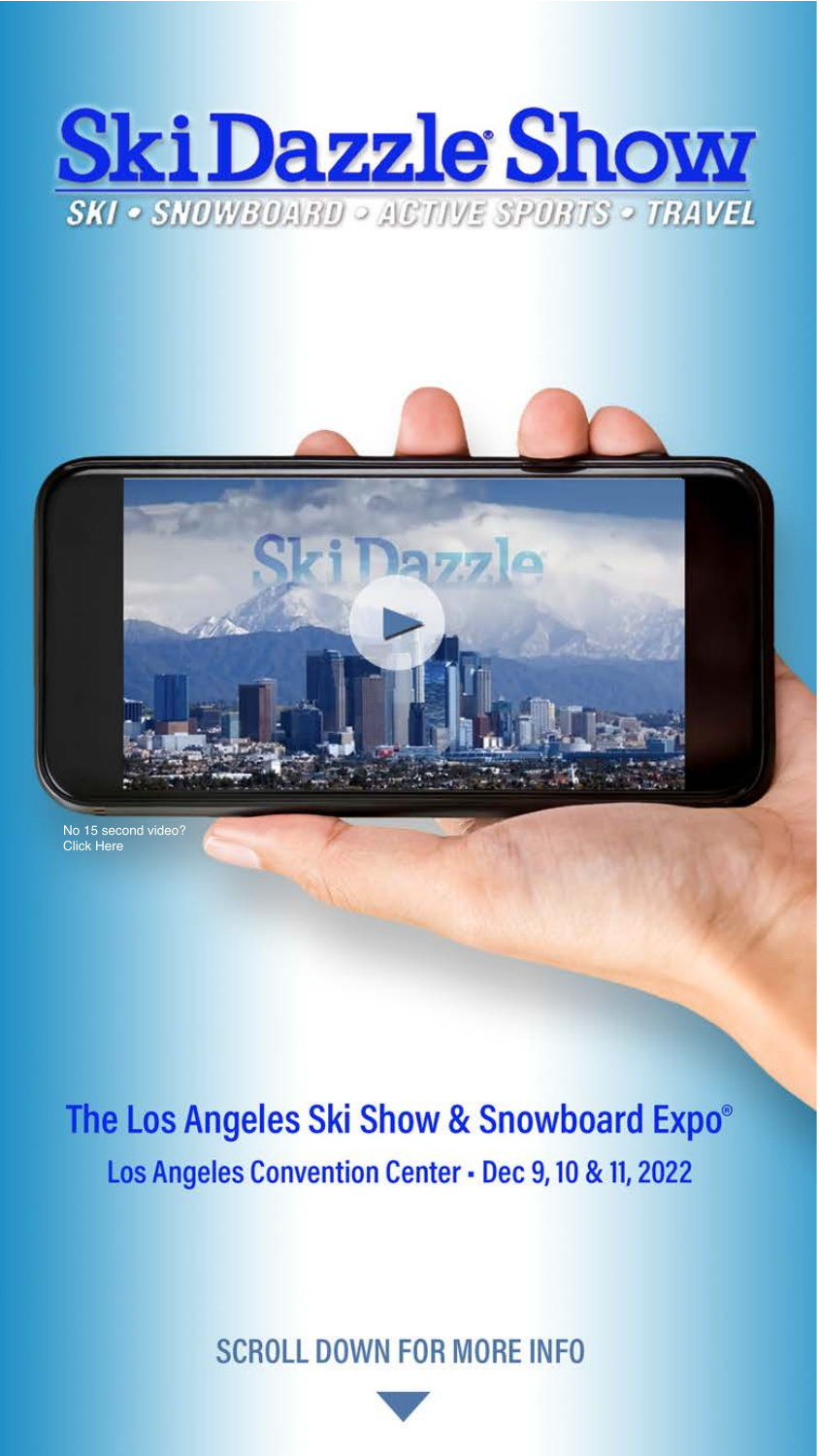# **Ski Dazzle Show SKI • SNOWBOARD • ACTIVE SPORTS • TRAVEL**



#### **WHO**

Ski Dazzle LLC, producers of the Nation's Largest Consumer Ski & Snowboard Shows for over 40+ years.

#### WHERE & WHEN

Los Angeles Convention Center • Dec 9, 10 & 11, 2022

#### WHY EXHIBIT

Ski Dazzle Shows attract thousands of passionate participants in a wide variety of Winter and year-round sports. Our attendees are always active.

| - Skiers                           | • Active Singles & Families           |
|------------------------------------|---------------------------------------|
| - Snowboarders                     | • Destination Travelers               |
| <b>- Active Sports Enthusiasts</b> | <b>- Boaters, Campers, Climbers</b>   |
| <b>- Outdoor Sports Fans</b>       | • Tiny Home, Van Life & Weekend RVers |

**[BOOK TODAY](https://skidazzle.com/exhibitor-information/become-an-exhibitor/)**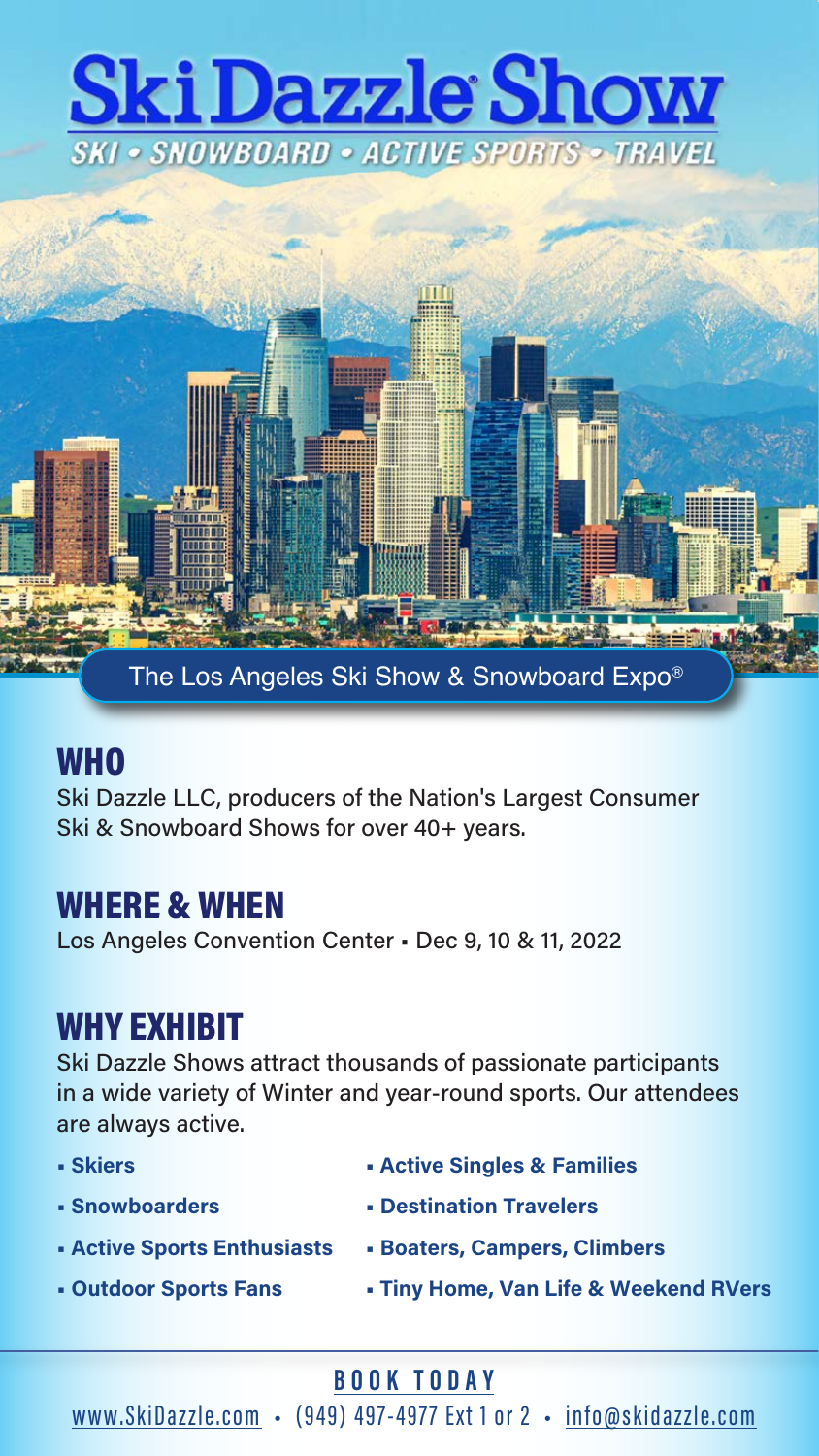## **SkiDazzle . LOS ANGELES KI • SNOWBOARD • ACTIVE SPORTS • TRAVEL**



#### WHO SHOULD EXHIBIT

- **Resorts:** Local, Destination & International
- **Manufacturers**: Hard & Soft Goods, Accessories
- **Retail:** Ski, Snowboard, Skate & Active Sports
- **Action Sports:** Biking, Cycling, Surf, Skate & SUP
- **Travel:** Resorts, Tourism, Chambers, CVB's & Clubs
- **Fitness:** Equipment, Fitness Clubs & Nutrition
- **Health & Beauty:** Sun & Skin Products, SPF Wear
- **Outdoor:** Camping, Golf, SUP, Kayaking, RV, Boating Snowmobiles, Electric Bikes & ATV's
- **Tiny Homes: Modular, On Wheels, Van Life,** Weeknd RV's

**CONNECT** Attendees with Your Brand, Your Sport, Your Product. Ski Dazzle customers buy products, participate in outdoor sports and travel to resorts year-round.

**CONVERT** Enthusiasm to Dollars. Ski Dazzle customers spend \$4 million dollars on Lift Tickets, Season Passes, Travel, Accessories, Clothing and Outdoor Sports Equipment … right at the Show!

**FACE-TO-FACE** Interaction Builds Stronger Relationships with your valuable customers…Stay ahead of your competition.

#### **[BOOK TODAY](https://skidazzle.com/exhibitor-information/become-an-exhibitor/)**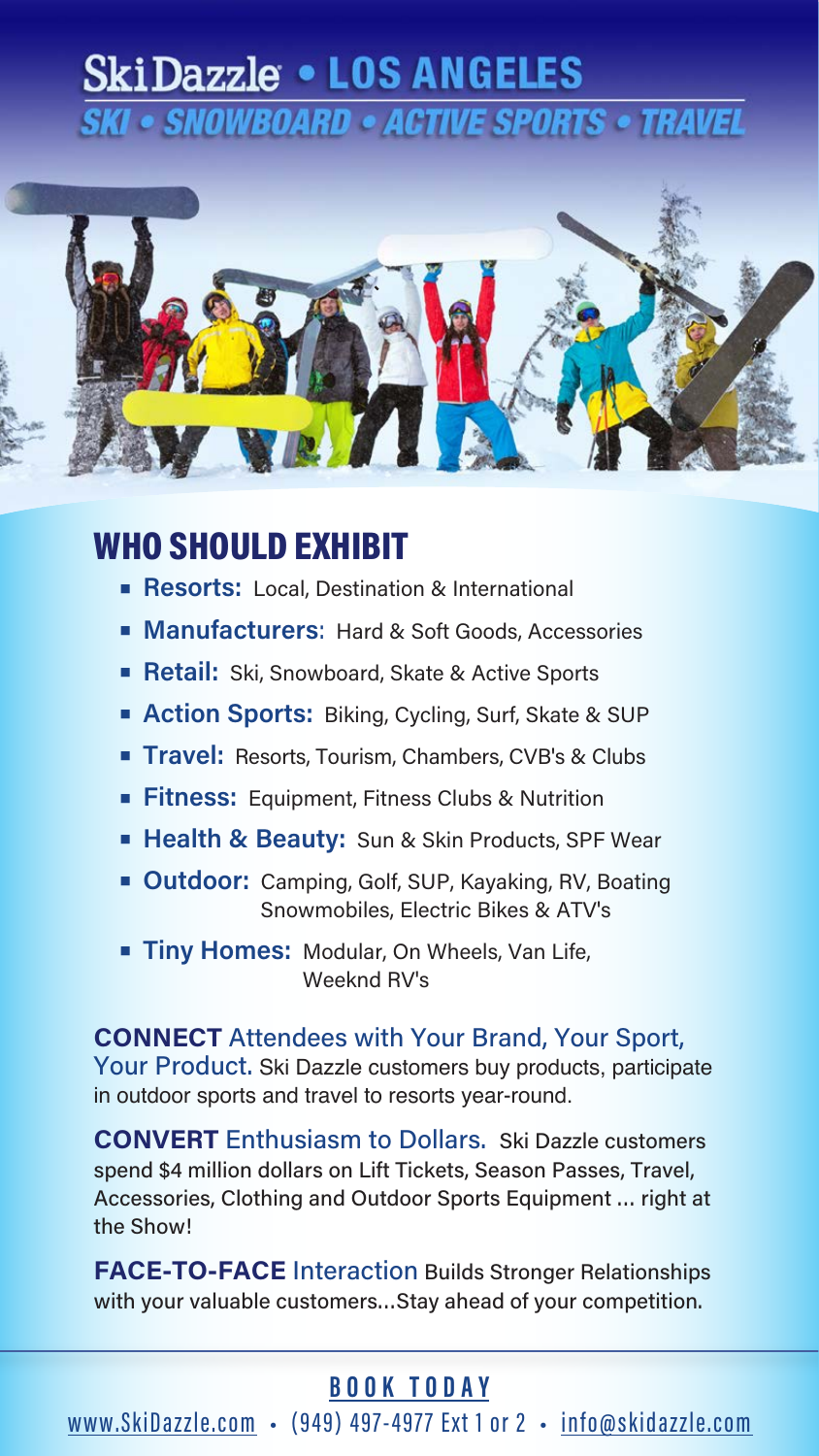### **SkiDazzle . LOS ANGELES SKI • SNOWBOARD • ACTIVE SPORTS • TRAVEL**



#### TARGETED ADS = TARGETED CUSTOMERS

- **Ski Dazzle invests heavily in advertising:** Radio, Internet, Billboards and select Print.
- **Internet & Social Media:** Online and Re-targeting ads, Targeted Emails, Texting and Messaging via Social Networks.
- **Public Relations:** Professional PR presents stories about the show and our exhibitors resulting in Television coverage, Online stories and On-Site reporters.
- **40+ Years** of Consumer Trust in the Ski Dazzle® Brand.



#### **[BOOK TODAY](https://skidazzle.com/exhibitor-information/become-an-exhibitor/)**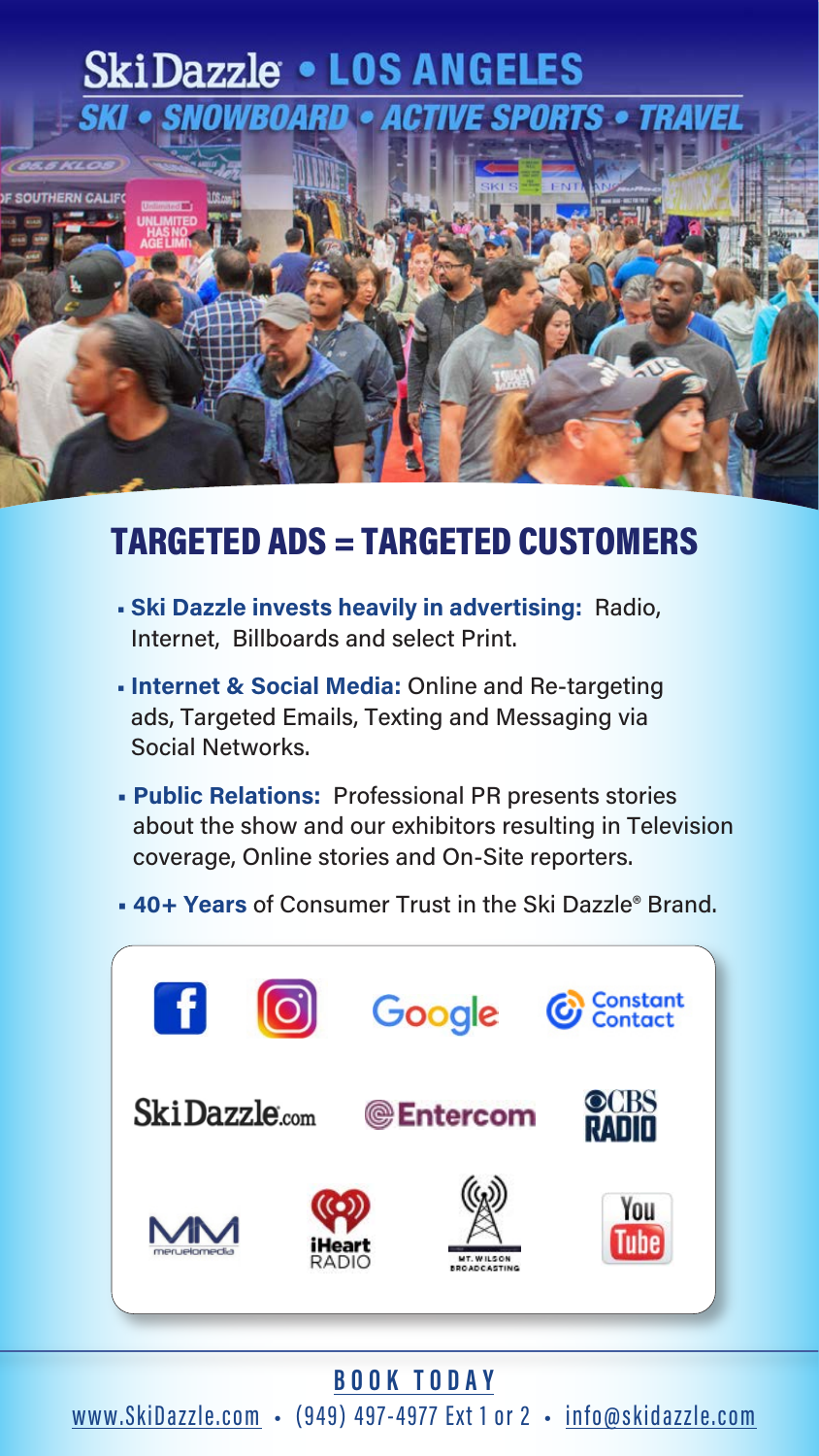## **SkiDazzle . LOS ANGELES SNOWBOARD • ACTIVE SPORTS • TRAVEL**



#### **SPONSORSHIP**

Sponsors access affluent skiers and snowboarders with onsite Interactive Events, Signage and Activation.

- **Automotive**
- **Banks & Credit Cards**
- **Beer, Wine & Liquor**
- **Beverages Non-Alcoholic**
- **Cell Phones & Tablets**
- **CBD Products**
- **Energy Products & Drinks**
- **Food Products**
- **Gaming, Consoles & VR**
- **Health & Beauty Products**

#### Attendee Demographics

High-Income and Double-Income Families and Singles with these Qualifications.



Plan to ski/ride 4-8 days this season.

# **92% 89%**

Plan on purchasing products or services featured at the show.



\*Survey of 2019 Ski Dazzle Attendees

#### **[BOOK TODAY](https://skidazzle.com/exhibitor-information/become-an-exhibitor/)**